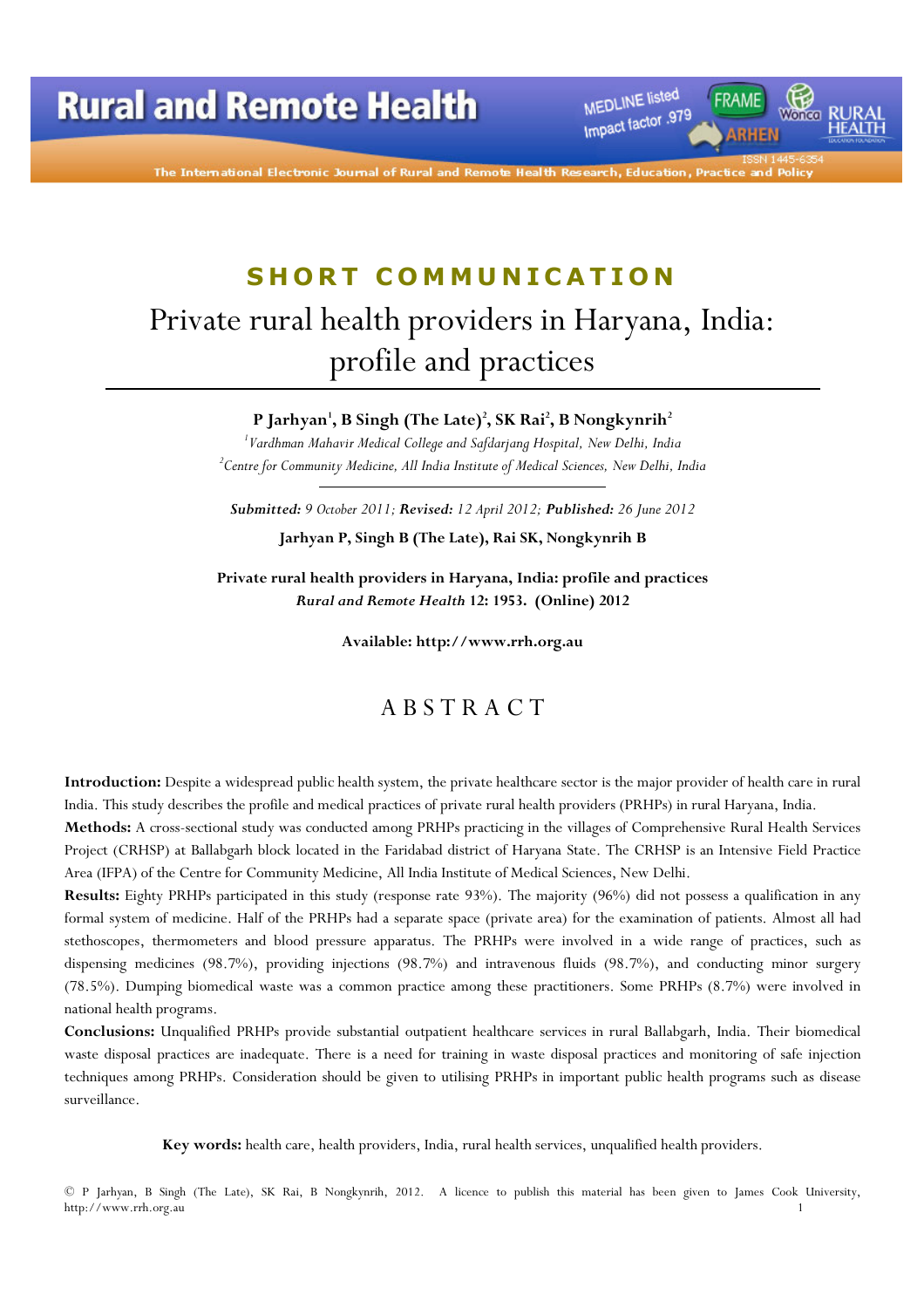The International Electronic Journal of Rural and Remote Health Research, Education Practice and Policy

# Introduction

In India 68.8% of the population resides in a rural area<sup>1</sup>. The public health system for formal health care in rural India consists of three tiers: Sub-Centres, Primary Health Centres (PHC) and Community Health Centres (CHC). There is a Sub-Centre with a male and female worker for every 5000 population; a PHC with a medical doctor and para-medical staff for every 30 000 population; and a 30 bed CHC with basic specialists for every 100 000 population<sup>2</sup>.

Even so, the rural health service is grossly inadequate. Rural areas have only 0.77 hospitals, 1.37 dispensaries, 3.2 PHCs and 44 hospital beds per 100 000 population, compared with the urban service of 4.48 hospitals, 6.16 dispensaries and 308 beds per 100 000 population<sup>3</sup> .

In India, allopathic doctors exceed 0.5 per 1000 population (one allopathic doctor for 1440 population) and if qualified Ayurveda, Unani, Siddha, Naturopathy and Homeopathy (AYUSH) doctors are included, the doctor-to-population ratio is more than to 1 per 1000 (one doctor for 750 population)<sup>4</sup>. Despite the large number of trained medical practitioners available in the country, the majority of medical graduates (74%) serve in urban areas 5 . In 2010 there was a shortfall in the total requirement for male health workers at Sub-Centres (64%) and allopathic doctors in PHC (10.3% of approximately one doctor per PHC)<sup>6</sup>. When considered according to Indian Public Health Standards which recommend two medical officers per PHC for adequate, quality health care<sup>7</sup> , the shortfall is more acute. This situation is compounded by endemic absenteeism among government health personnel in rural health centres<sup>8</sup>. As a result, unqualified private practitioners are likely to provide health care, especially to those living in urban slums, and remote rural and tribal areas<sup>9</sup>.

In rural areas, the private health sector provides approximately 81% of outpatient care and 56% of inpatient care<sup>10</sup>. The private health sector in rural areas consists mainly of unqualified medical practitioners<sup>11-13</sup>. There are few studies on the profile and practices of unqualified rural

medical practitioners in India. This article presents the profile and medical practices of private rural health providers (PRHPs) in rural Ballabgarh, located in Haryana State.

# Methods

The study was conducted at the Comprehensive Rural Health Services Project (CRHSP), Ballabgarh, located in Haryana, India. The CRHSP is an Intensive Field Practice Area (IFPA) under Centre for Community Medicine, All India Institute of Medical Sciences (AIIMS), New Delhi. The IFPA consisted of 28 villages catering for a population of 85 590 in 2008. Public healthcare services in these villages are provided via two PHCs.

Data were collected from July 2007 to June 2008. The study subjects included all PRHPs practicing in the study area for more than one year who had a healthcare facility (clinic or hospital). Private Rural Health Providers were defined as<sup>13</sup>:

...'qualified' if they had received a formal medical training in any system of medicine (Allopathy or Indian) from a recognised college/institution and 'unqualified' if they had not received any formal training in any system of medicine.

Traditional healers were excluded from the study. A list of the names, addresses and telephone numbers of all practicing PRHPs in the area was prepared with the assistance of key informants such as health workers and PHC medical officers.

The PRHPs were visited three times before they were classified unavailable. Written informed consent was obtained from all participating PRHPs. Interviews were conducted using a pre-tested interview schedule and data were entered and analysed using Microsoft Excel.

#### Ethics approval

Ethical clearance was provided by the ethical review committee of AIIMS, New Delhi (A-25/25.07.2007).

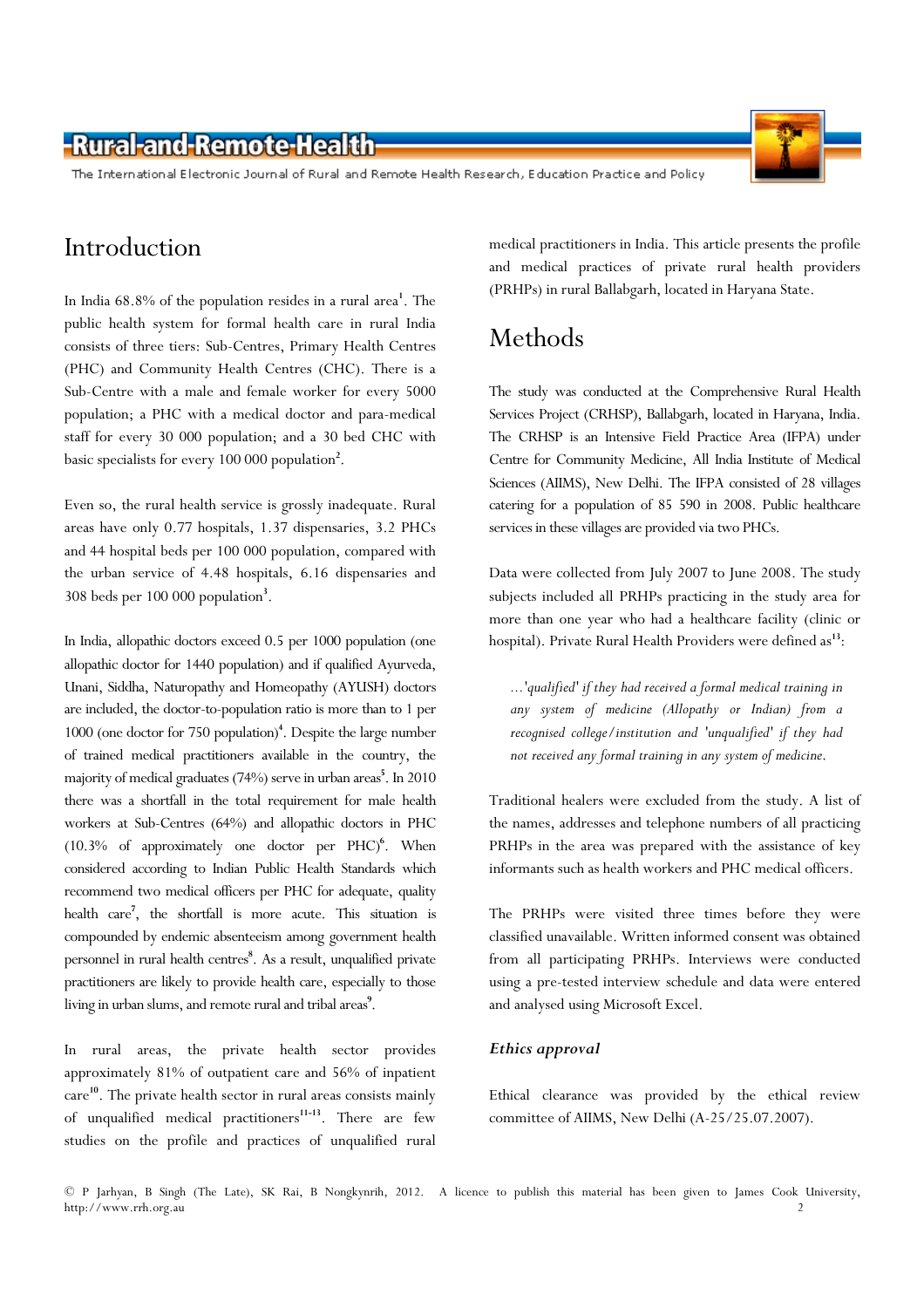The International Electronic Journal of Rural and Remote Health Research, Education Practice and Policy

### Results

There were a total of 101 PRHPs in 28 villages, of which 87 were eligible. Of these, four declined participation and three PRHPs could not be contacted, giving a total of 80 PRHP participants (response rate 93%).

Approximately half the participating PRHPs had completed up to 12th standard education. Most were unqualified; however, three providers claimed that they had received formal training in one of the Indian systems of medicine (Table 1).

A half of the PRHPs had a separate space or a screened area for patient examination. Five (6%) had laboratory facilities and two (2.5%) had an X-ray facility. Three PRHPs had a separate labour room and a dressing room. One unqualified PRHP had an emergency room, an operation room and a 15 bed ward. The average patient load per day per PRHP was 19 (range 2-100). All PRHPs had a stethoscope (100%), and almost all had a thermometer (99%) and blood pressure apparatus (96%). A nebuliser, weighing machine and needle destroyer were available for 22.5%, 8.7% and 2.5%, respectively.

Most of the PRHPs prescribed and dispensed medicines (98.7%), administered injections (98.7%) and intravenous (IV) fluids (98.7%), and conducted minor surgical procedures (78.5%). Almost all PRHPs reported administering IV fluids in cases of diarrhoea, and 15% used IV fluids to treat fever (Table 2).

Two-thirds of the PRHPs reported that they disposed of infectious and pharmaceutical waste with the general waste. Dumping 'sharps' (eg needles, scalpels, broken vials and ampoules) was reported by 43.7% of the PRHPs. Other waste disposal practices were reported to be burial and burning. Nine (11.3%) mentioned that they sold used syringes and needles to junk dealers.

Seven PRHPs (8.7%) reported that they were involved in a national health program: three worked as DOTS (Directly Observed Treatment-Short Course) providers under the

Revised National Tuberculosis Control Program, three worked as polio vaccinators under the National Polio Surveillance Program; and one provider had worked as both DOTS provider and polio vaccinator.

Most PRHPs (93%) expressed a need for training. For onethird this need was for information about new diseases and new medicines, and for 7% it was for training in injection practices (techniques) and medicine dosages.

#### Discussion

The finding that most of the PRHPs were unqualified is similar to that of past studies<sup>13-20</sup>. According to the 53rd Annual report of AIIMS in 2008-2009, the total number of patients seen by PHC under CRHSP Ballabgarh was 43 090 in one year, which is equivalent to approximately 60 patients per PHC/day<sup>21</sup>. In contrast, the PRHPs in the present study reported seeing approximately 19 patients per day (total for all 80 PRHPs = approximately 1520 patients per day  $[19 \times 10^{19}]$ 80]). Therefore, the average number of patients seen per day by PRHPs in the field practice area was much higher than the outpatient departments of the two PHCs in the area (1520 vs 120), demonstrating that PRHPs cater for the most of the patients in this rural area.

A majority of the PRHPs disposed biomedical waste with general waste, and the colour-coded dustbins recommended for biomedical waste disposal were not observed in any of the clinics. This lack of knowledge and incorrect biomedical waste disposal was also evident in the harmful practice of selling of used needles and syringes to junk dealers. The Ministry of Environment and Forests of India Bio-Medical Waste (Management and Handling) Rules,  $2011^{22}$ , which apply to all persons who handle biomedical waste, recommends deep burial in rural areas<sup>22</sup>. In the present study, less than 15% of PRHPs reported burial of biomedical waste, and none of these complied with the standard of deep burial. Thus there is a need for education in biomedical waste management to bring PRHPs into compliance with the regulations.



<sup>©</sup> P Jarhyan, B Singh (The Late), SK Rai, B Nongkynrih, 2012. A licence to publish this material has been given to James Cook University, http://www.rrh.org.au 3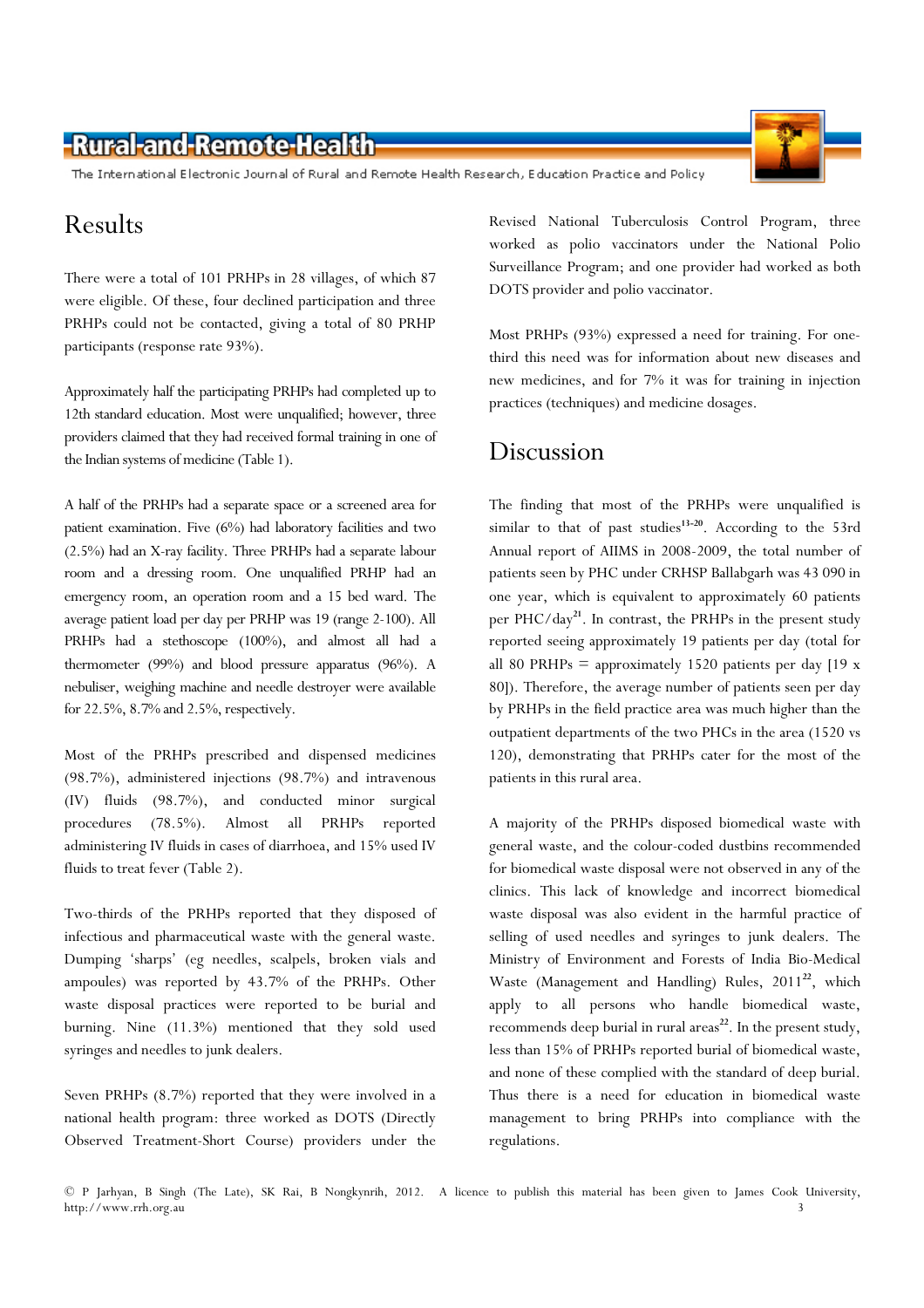

The International Electronic Journal of Rural and Remote Health Research, Education Practice and Policy

| Variable                                                                                  |                                        | Frequency<br>$n(\%)$ |
|-------------------------------------------------------------------------------------------|----------------------------------------|----------------------|
| Mean age $-$ years $(SD)$                                                                 |                                        | 37.4(11.2)           |
| Mean duration of practice - years (SD)                                                    |                                        | 12.7(10)             |
| Average patient load per day (SD)                                                         |                                        | 19.0(13.8)           |
| Sex                                                                                       | Male                                   | 78 (97.5)            |
|                                                                                           | Female                                 | 2(2.5)               |
| <b>Educational</b> status                                                                 | Graduate                               | 7(8.7)               |
|                                                                                           | 12th standard                          | 39(48.7)             |
|                                                                                           | 10th standard                          | 32(40.0)             |
|                                                                                           | $\leq$ Middle                          | 2(2.5)               |
| PRHP type                                                                                 | Unqualified                            | 77 (96.2)            |
|                                                                                           | Qualified                              | 3(3.7)               |
| Source of pre-practice<br>medical experience for<br>unqualified practitioners<br>$(N=77)$ | Worked under qualified practitioners   | 43 (53.7)            |
|                                                                                           | Worked under unqualified practitioners | 29(36.2)             |
|                                                                                           | Worked under both                      | 3(3.7)               |
|                                                                                           | Previous job experience                | 2(2.5)               |
| Maintain records                                                                          |                                        | 27(33.7)             |
| Has Assistant/helper                                                                      |                                        | 10(12.5)             |

#### Table 1: Distribution of private rural health providers according to their profile  $(N=80)$

PRHP, Private Rural Health Provider.

#### Table 2: Distribution of private rural health providers according to practice type

| Type of practice                                           | Description†                                            | Frequency<br>$n(^{0}/_{0})$ |
|------------------------------------------------------------|---------------------------------------------------------|-----------------------------|
| Drug dispensing<br>$(N=79)$                                | Dispenses in original packing                           | 67(84.8)                    |
|                                                            | Dispenses after removing from original<br>packing/loose | 40(50.6)                    |
| Administration of injections<br>$(N=79)$                   | By disposable syringe                                   | 78 (98.7)                   |
|                                                            | By non-disposable syringe                               | 1(1.2)                      |
| Administration of IV fluids<br>$(N=79)$                    |                                                         | 69(87.3)                    |
| Surgical procedures<br>$(N=63)$                            | Wound suturing                                          | 61 (96.8)                   |
|                                                            | Abscess drainage                                        | 15(23.8)                    |
| Method of surgical instrument<br>sterilization<br>$(N=64)$ | Simple cleaning with antiseptic solution                | 39(60.9)                    |
|                                                            | Boiling                                                 | 28(43.7)                    |
|                                                            | Autoclaving                                             | 4(6.2)                      |

IV, Intravenous.

†Multiple responses for drug dispensing, surgical procedures and method of surgical instrument sterilization.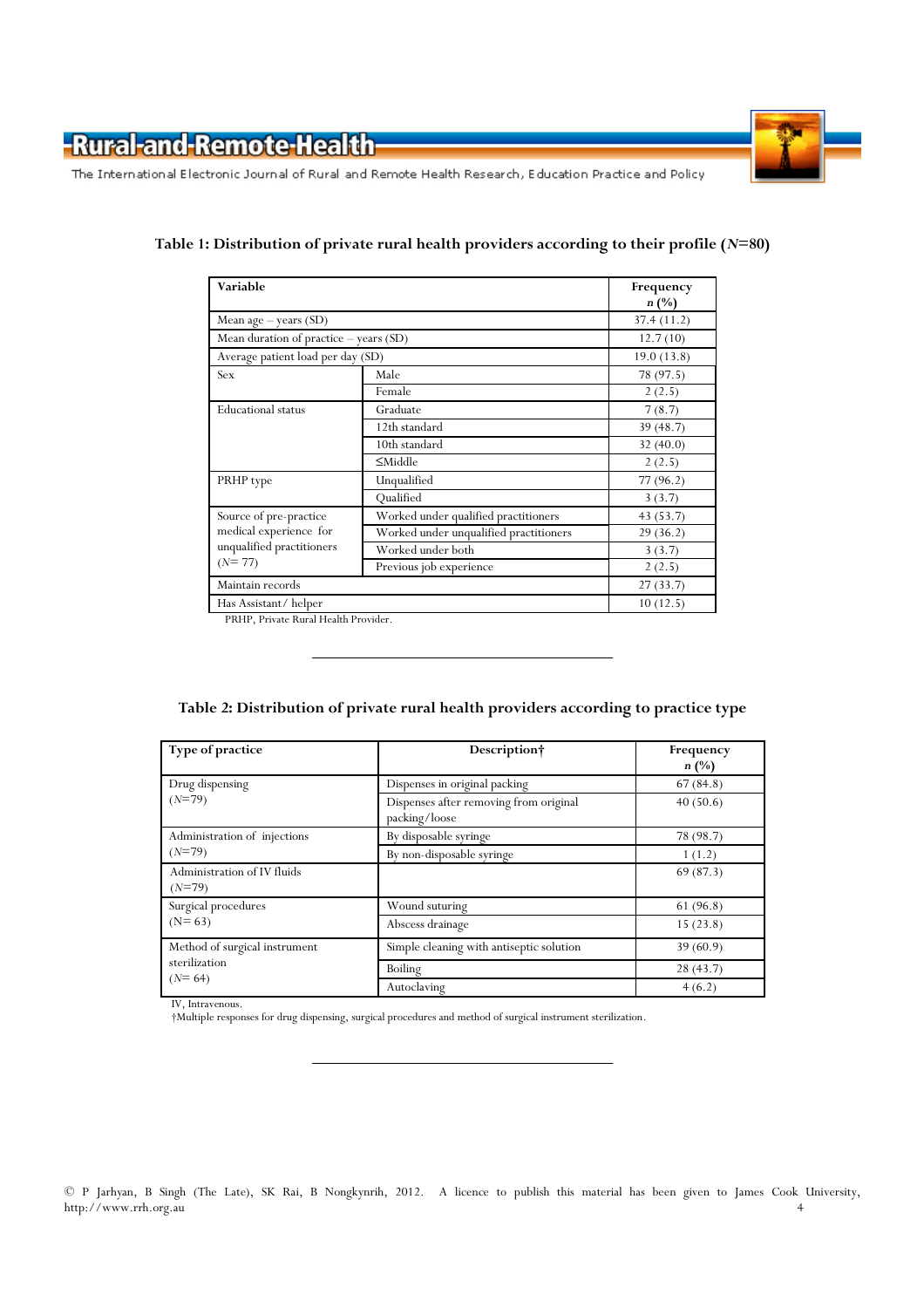

The International Electronic Journal of Rural and Remote Health Research, Education Practice and Policy

The PRHPs were not actively involved in national health programs. Successful utilization of unqualified medical practitioners in implementing family planning and malaria programs, and AIDS awareness campaigns has been reported by health authorities in the Khammam District of Andhra Pradesh<sup>23</sup>, and also in the National Tuberculosis Control Program in Bangladesh $^{24}$ . The wide availability of rural PRHPs represents an untapped resource for supervised involvement in national health programs<sup>25</sup>.

Although most of the PRHPs were unqualified and worked with only basic health infrastructure, they provided a wide range of health services (eg consultation, prescription and dispensing of medicines, administration of injections and IV fluids, minor surgical procedures). While past studies have reported poor knowledge and skills among PRHPs in managing common ailments<sup>26-28</sup>, unqualified PRHPs are the preferred providers due to their wide availability<sup>13</sup> and accessibility<sup>11</sup>. The Indian Medical Degrees Act, 1916, Section 6- $A(1)^{29}$  and the *Indian Medical Council Act1956*, Sections 15 & 25<sup>30</sup>, have been enacted to punish those who impersonate qualified practitioners in western medical science, and those not registered with state medical councils. However, to date these acts have been unable to check the existence of unqualified private practitioners<sup>23</sup>, or to regulate their harmful practices. However, because they often serve as the first community contact in rural health care, it is recommended that unqualified PRHPs be utilized for disease surveillance, prevention and education programs.

## Conclusions

Unqualified PRHPs do provide substantial outpatient healthcare services in rural Ballabgarh, India. This study revealed their inadequate biomedical waste disposal practices and the need for monitoring and training them in this and safe injection techniques. It is strongly recommended that they be utilised in important public health programs such as disease surveillance.

# Acknowledgement

The authors acknowledge the staff and health workers of PHC Chhainsa and PHC Dayalpur who helped in approaching PRHPs in the villages at CRHSP Ballabgarh.

## References

1. Office of the Registrar General & Census Commissioner, Government of India. Provisional Population Totals. Rural- Urban Distribution. Figures at a glance, India. (Online) 2012. Available: http://www.censusindia.gov.in/2011-prov-results/paper2/data\_ files/india/paper2\_at\_a\_glance.pdf (Accessed 9 July 2012).

2. World Health Organization. India country health system profile. (Online) 2009. Available: http://www.searo.who.int/en/Section 313/Section1519\_10852.htm (Accessed 16 May 2009).

3. Duggal R, Gangolli LV. Introduction. In: LV Gangolli, R Duggal, E Shukla (Eds). A Review of Healthcare in India. Centre for Enquiry into Health and Allied Themes, 2005; 3-18. (Online) 2009. Available: http://www.cehat.org/publications/ PDf%20files/r51.pdf (Accessed 26 February 2009).

4. Central Bureau of Health Intelligence. Directorate General of Health Services, Ministry of Health & Family Welfare, Government of India. Human resources in health sector. In: National Health Profile (NHP) of India, 2010. (Online) 2012. Available: http:// cbhidghs.nic.in/writereaddata/mainlinkFile/Human%20Resources %20in%20Health%20Sector%202010.pdf (Accessed 10 April 2012).

5. Ministry of Health and Family Welfare, Government of India. Report: Task force on medical education for the national rural health mission. Chapter 1. Overview of the National Health System. (Online) 2011. Available: http://mohfw.nic.in/NRHM/ Documents/Task\_Group\_Medical\_Education.pdf (Accessed 24 December 2011)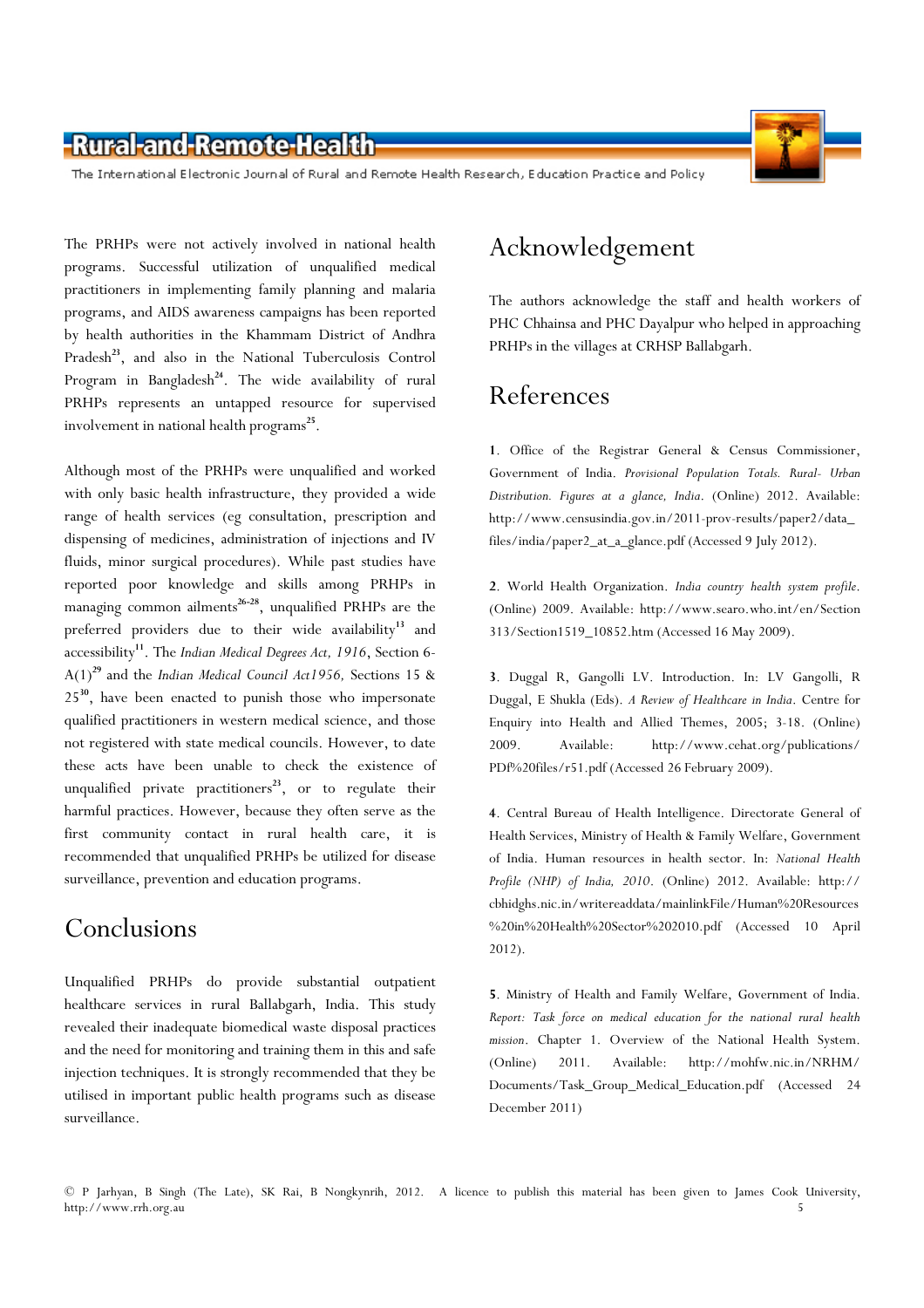The International Electronic Journal of Rural and Remote Health Research, Education Practice and Policy

6. Ministry of Health and Family Welfare, Government of India. Rural health care system in India, Rural health statistics in India 2010. Updated March 2010. (Online) 2012. Available: http://nrhmmis.nic.in/UI/RHS/RHS%202010/RHS%202010/Rural%20Heal th%20Care%20System%20in%20India.pdf (Accessed 15 March 2012).

7. Directorate General of Health Services, Ministry of Health & Family Welfare, Government of India. Indian Public Health Standards (IPHS) for Primary Health Centres. Guidelines (Revised 2010). (Online) 2012. Available: http://mohfw.nic.in/NRHM/IPHS\_Revised\_ Draft\_2010/PHC\_Revised\_Draft.pdf (Accessed 15 March 2012).

8. Bajpai N and Goyal S. Primary Health Care in India: Coverage and Quality Issues. Center on Globalization and Sustainable Development (CGSD): Earth Institute, Columbia University, New York; June 2004. Working Paper Series, No. 15. (Online) 2012. Available: http://globalcenters.columbia.edu/southasia/files/mumbai/conte nt/pdf/3.\_bajpai\_primaryhealth\_2004\_15.pdf (Accessed 9 July 2012).

9. Planning Commission, Government of India. Tenth Five-Year Plan: 2002–2007. Sectoral policies and programs, Vol. 2. 2002. (Online) 2009. Available: http://planningcommission.nic.in/plans/planrel/ fiveyr/10th/volume2/10th\_vol2.pdf (Accessed 10 May 2009).

10. National Sample Survey Organisation (NSSO). Morbidity and treatment of ailments. Report no. 441. New Delhi: NSSO, Government of India; 1998. (Online) 2009. Available: http:// mospi.nic.in/rept%20\_%20pubn/441\_final.pdf (Accessed 16 September 2009).

11. Gautham M, Binnendijk E, Koren R, Dror DM. 'First we go to the small doctor': First contact for curative health care sought by rural communities in Andhra Pradesh & Orissa, India. Indian Journal of Medical Research. November 2011; 134: 627-638

12. Banerjee A, Deaton A, Duflo E. Health, health care, and economic development: wealth, health, and health Services in rural Rajasthan. American Economic Review 2004; 94(2): 326-330.

13. Rhode JE, Viswanathan H. The rural private practitioner. New Delhi: Oxford University Press,1995.

14. Rao PH. Profile and practice of private medical practitioners in rural India. Health and Population: Perspectives and Issues 2005; 28(1): 40-49.

15. Alexander CA, Shivaswamy MK. Traditional healers in a region of Mysore. Social Science and Medicine 1971; 5(6): 595-601.

16. Bhat R. Private medical practitioners in rural India: implications for health policy. Report submitted to the Indian Institute of Management. Ahmedabad: Indian Institute of Management, 1999.

17. Neumann AK, Bhatia JC, Andrews S, Murphy AK. Role of the indigenous medicine practitioner in two areas of India, Report of a study. Social Science Medicine 1971; 5(2): 137-149.

18. Chuttani CS, Bhatia JC, Vir D, Timmappaya A. Study of private medical practitioners in rural areas of a few states in India. Indian Journal of Medical Education 1973; 12(3-4): 248-252

19. Kakar DN. Traditional healers in North India: a study. Nursing Journal of India 1983; 74(3): 61-63.

20. Nandraj S, Duggal R. Physical standards in the private health sector- a case study of rural Maharashtra. Mumbai: Centre for enquiry into health & allied themes (CEHAT), 1997. (Online) 2009. Available: http://www. cehat.org/infocentre/annot3.html (Accessed 10 May 2009).

21. Centre for Community Medicine, All India Institute of Medical Sciences. 53rd AIIMS Annual Report, 2008–2009. New Delhi: All India Institute of Medical Sciences, 2010; 177-204. (Online) 2011. Available: http://www.aiims.edu/aiims/annual-report/AIIMS %20Annual%20Repront%202008-2009.pdf (Accessed 20 December 2011).

22. Ministry of Environment and Forests, Government of India. The Gazette of India, Extraordinary (2011), Part II- Section 3, Subsection (ii). Notification (24 August, 2011). (Online) 2011. Available: http:// moef.nic.in/downloads/public-information/draft-bmwmh.pdf (Accessed 21 December 2011).